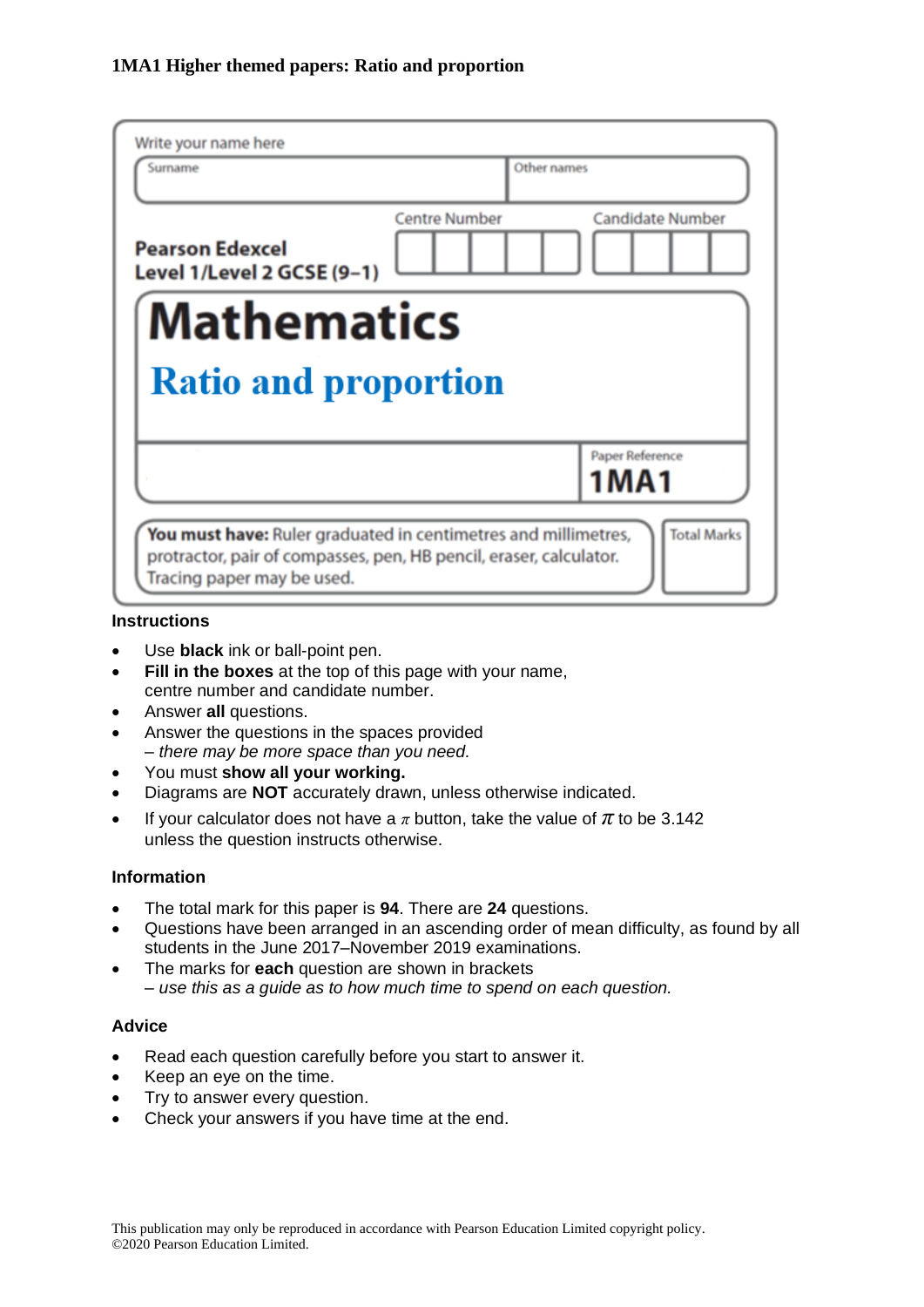**1** Deon needs 50 g of sugar to make 15 biscuits.

She also needs

three times as much flour as sugar two times as much butter as sugar

Deon is going to make 60 biscuits.

(*a*) Work out the amount of flour she needs.

....................................................... g **(3)**

Deon has to buy all the butter she needs to make 60 biscuits. She buys the butter in 250 g packs.

(*b*) How many packs of butter does Deon need to buy?

....................................................... **(2) (Total for Question 1 is 5 marks)**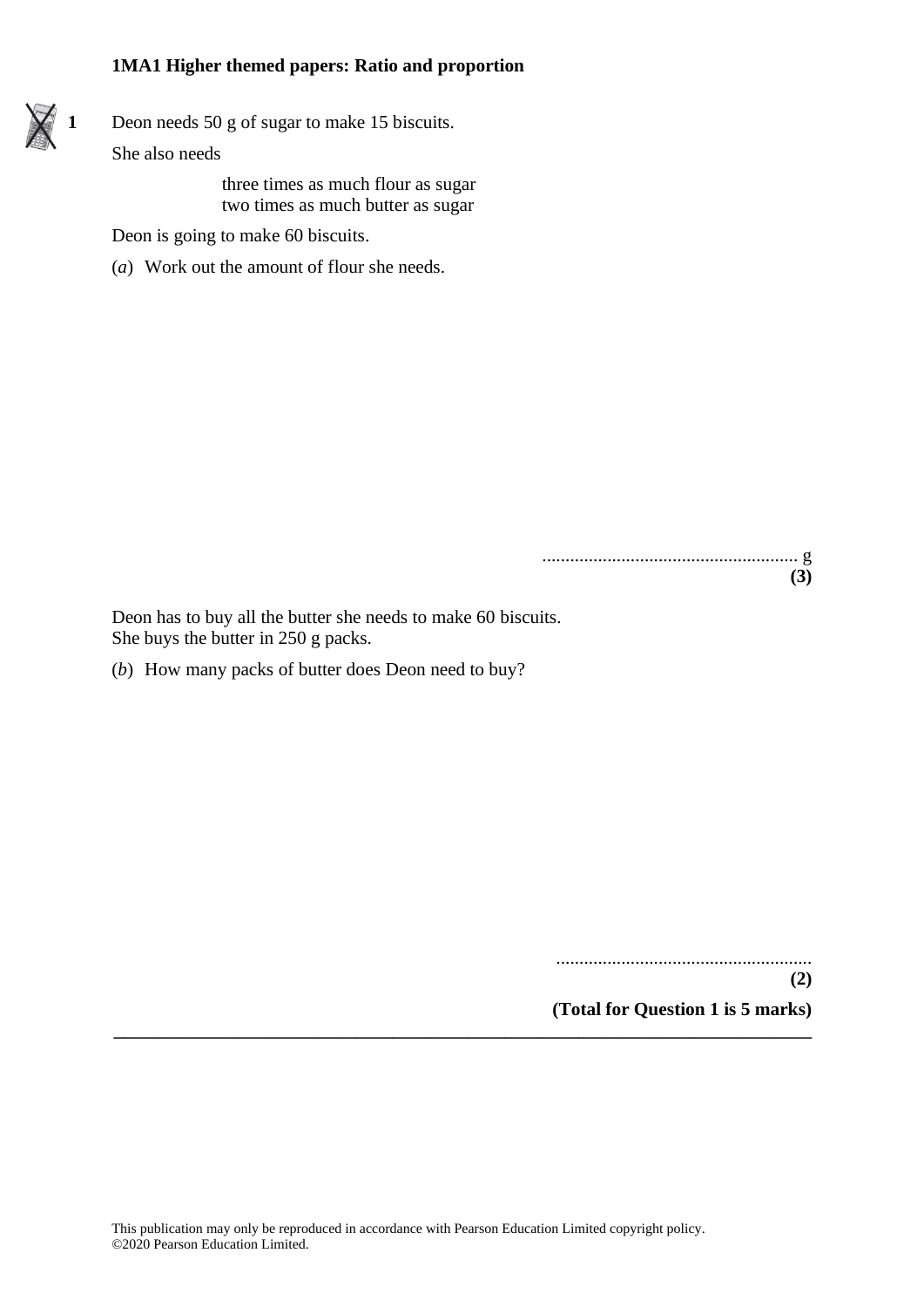**2** Daniel bakes 420 cakes.

He bakes only vanilla cakes, banana cakes, lemon cakes and chocolate cakes.

2  $\frac{2}{7}$  of the cakes are vanilla cakes.

35% of the cakes are banana cakes.

The ratio of the number of lemon cakes to the number of chocolate cakes is 4:5

Work out the number of lemon cakes Daniel bakes.

.......................................................

**(Total for Question 2 is 5 marks)**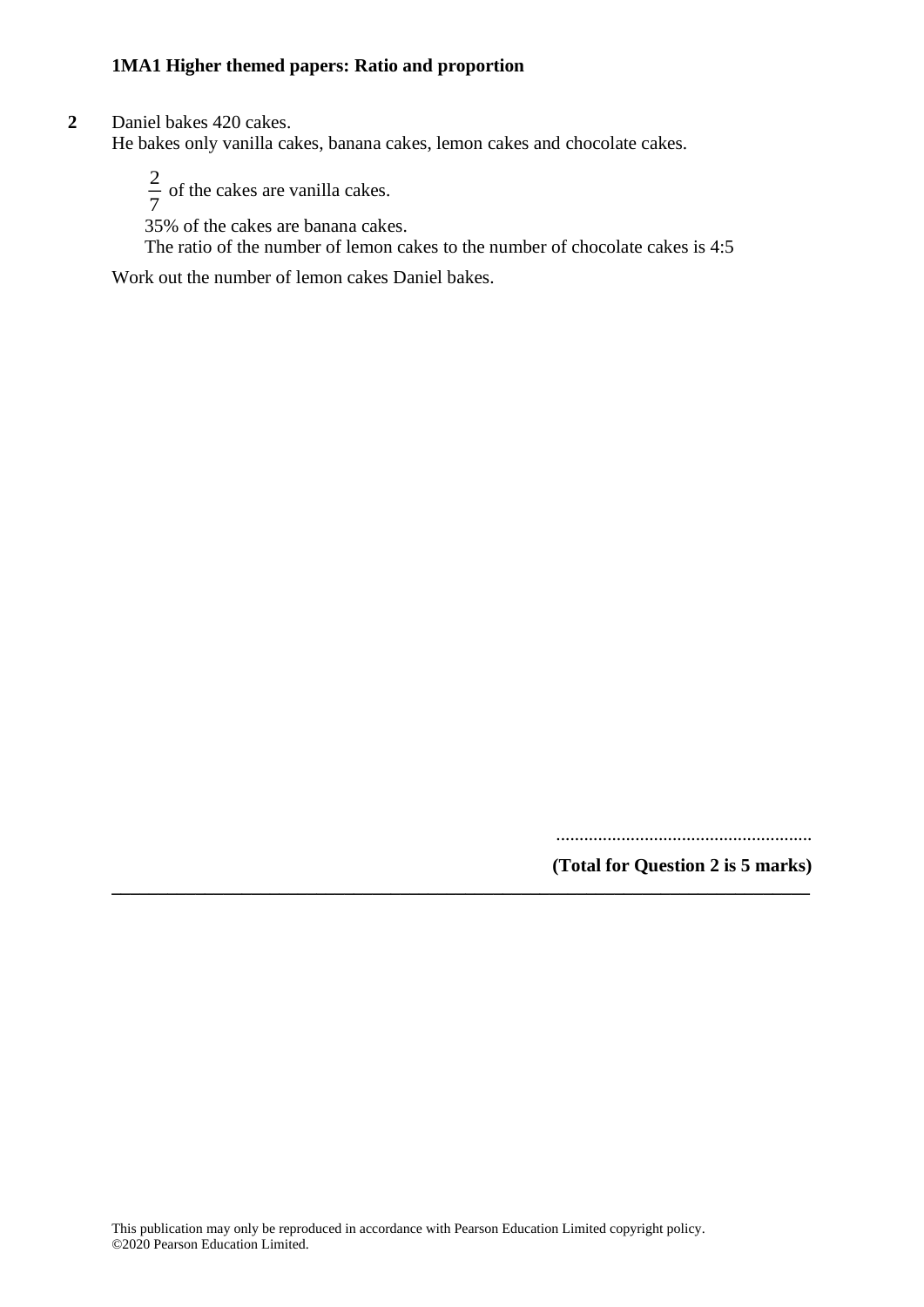**3** £360 is shared between Abby, Ben, Chloe and Denesh. The ratio of the amount Abby gets to the amount Ben gets is 2 : 7 Chloe and Denesh each get 1.5 times the amount Abby gets. Work out the amount of money that Ben gets.

£.......................................................

**(Total for Question 3 is 4 marks) \_\_\_\_\_\_\_\_\_\_\_\_\_\_\_\_\_\_\_\_\_\_\_\_\_\_\_\_\_\_\_\_\_\_\_\_\_\_\_\_\_\_\_\_\_\_\_\_\_\_\_\_\_\_\_\_\_\_\_\_\_\_\_\_\_\_\_\_\_\_\_\_\_\_\_**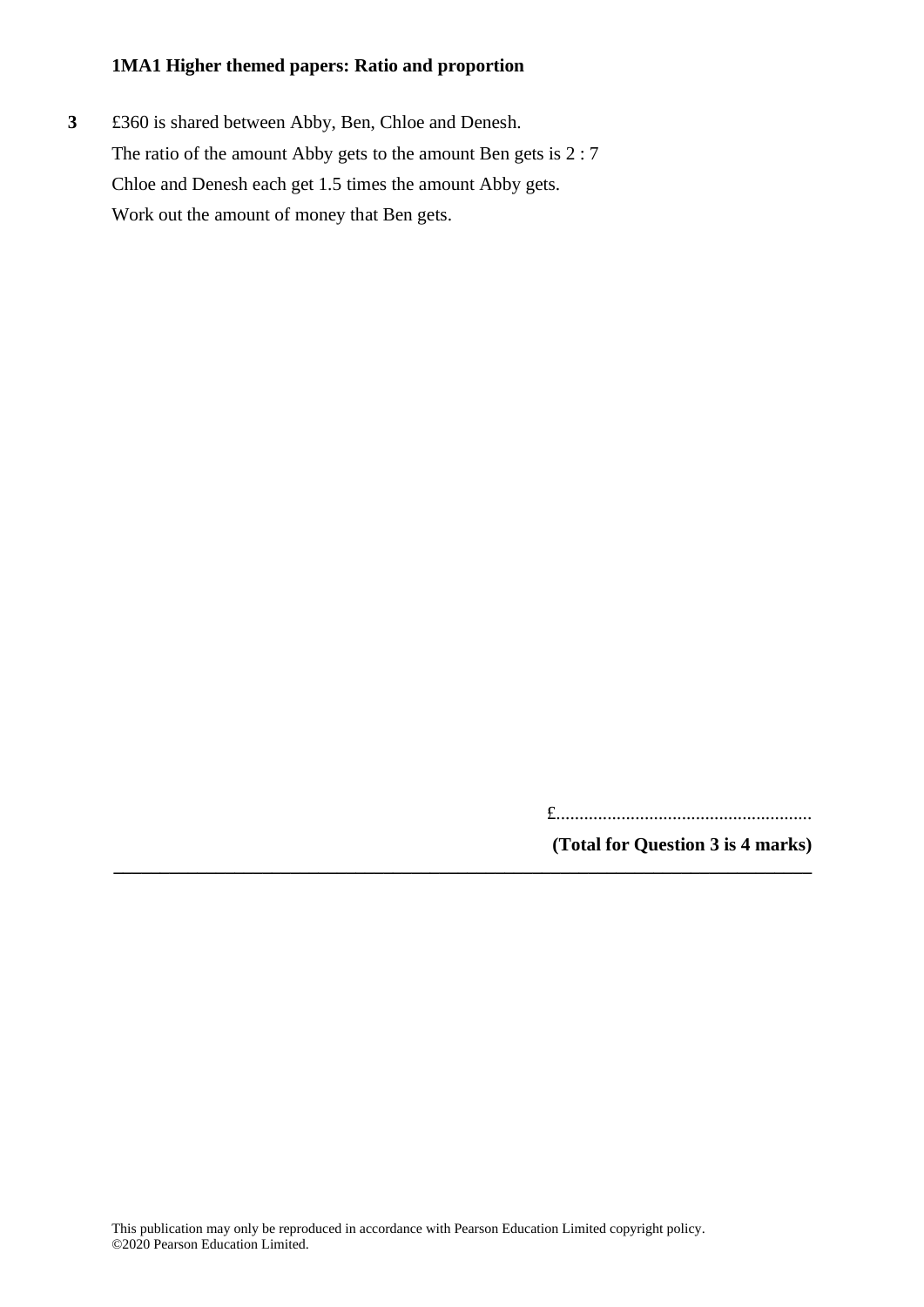

# **4** In a village

the number of houses and the number of flats are in the ratio 7 : 4 the number of flats and the number of bungalows are in the ratio 8 : 5

There are 50 bungalows in the village.

How many houses are there in the village?

.......................................................

(**Total for Question 4 is 3 marks**)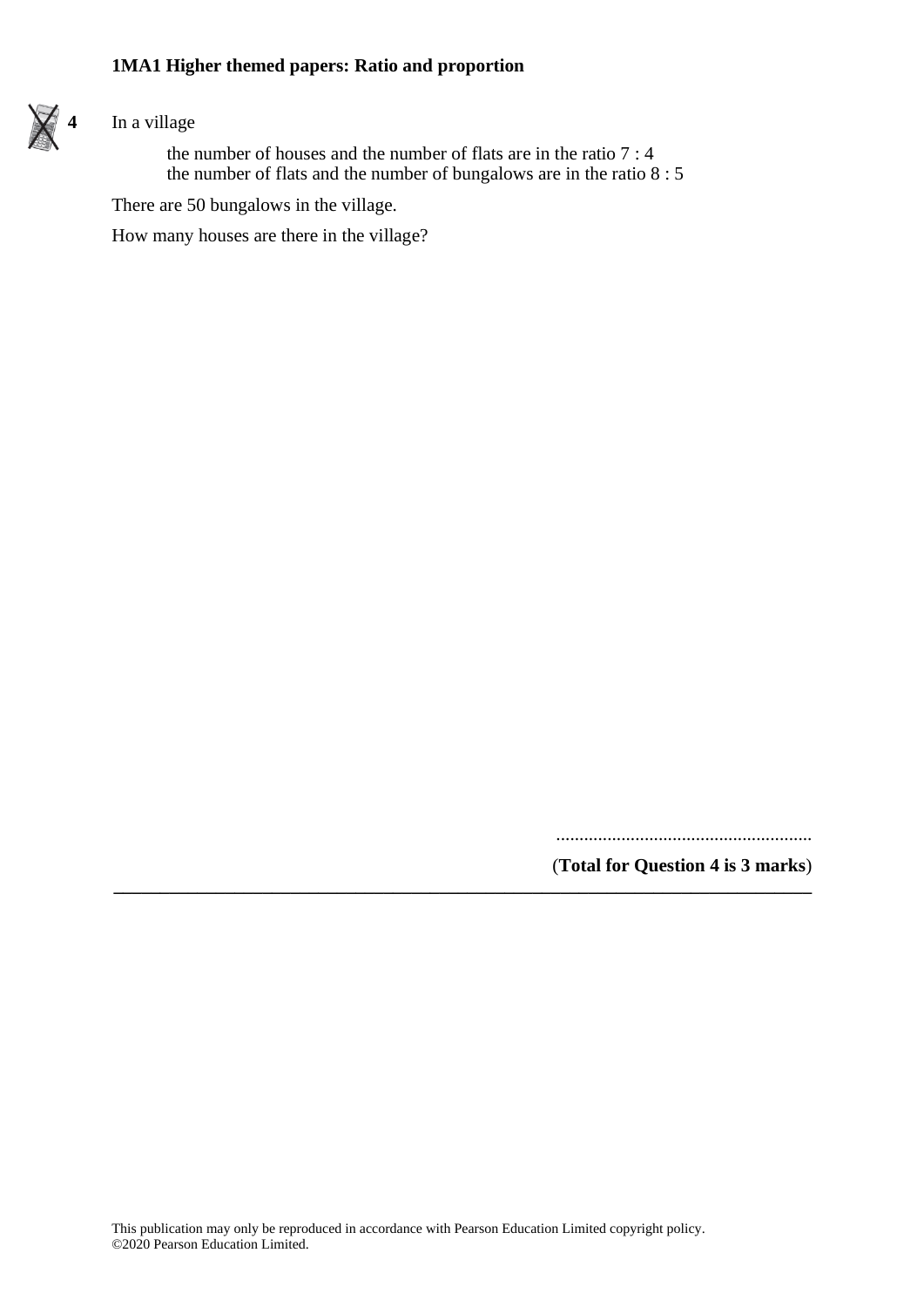

**5** There are 60 people in a choir. Half of the people in the choir are women.

> The number of women in the choir is 3 times the number of men in the choir. The rest of the people in the choir are children.

> > the number of children in the choir : the number of men in the choir  $= n : 1$

Work out the value of *n*.

You must show how you get your answer.

*n* = .......................................................

**(Total for Question 5 is 4 marks)**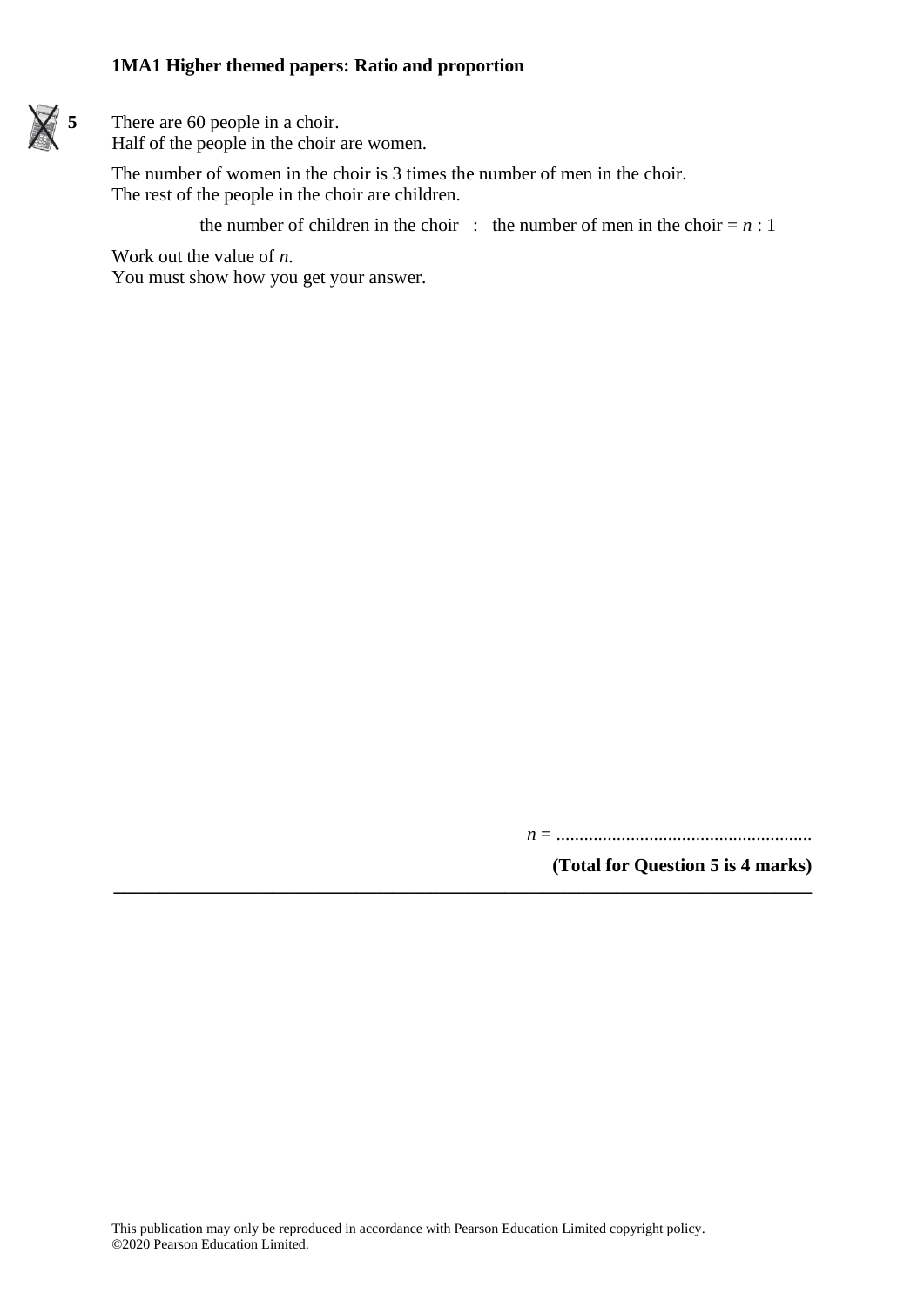**6** Tom and Adam have a total of 240 stamps. The ratio of the number of Tom's stamps to the number of Adam's stamps is 3 : 7

Tom buys some stamps from Adam. The ratio of the number of Tom's stamps to the number of Adam's stamps is now 3 : 5

How many stamps does Tom buy from Adam? You must show all your working.

.......................................................

**(Total for Question 6 is 4 marks)**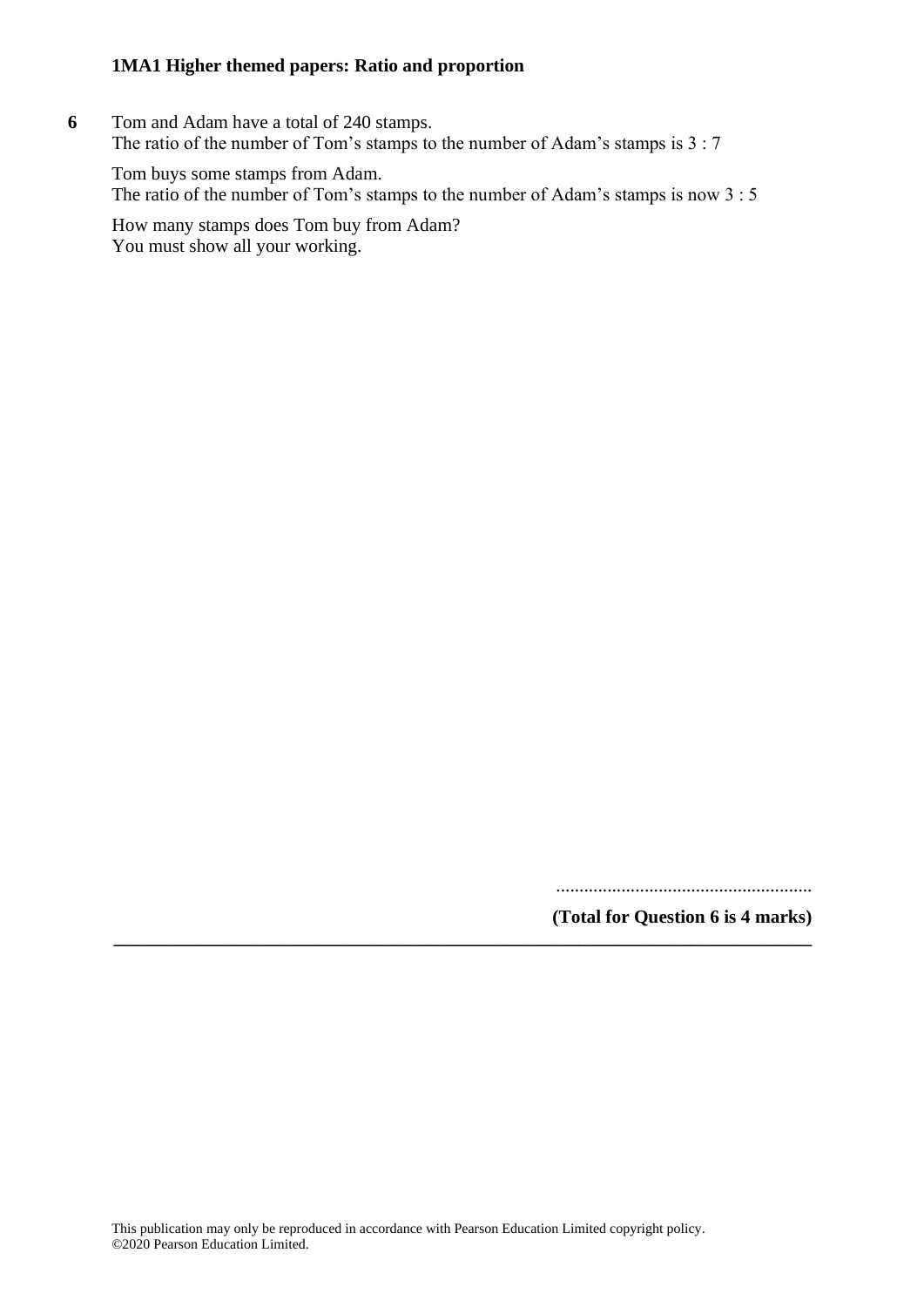**7** On Saturday, some adults and some children were in a theatre. The ratio of the number of adults to the number of children was 5 : 2

Each person had a seat in the Circle or had a seat in the Stalls.

3  $\frac{3}{4}$  of the children had seats in the Stalls.

117 children had seats in the Circle.

There are exactly 2600 seats in the theatre.

On this Saturday, were there people on more than 60% of the seats? You must show how you get your answer.

**(Total for Question 7 is 5 marks)**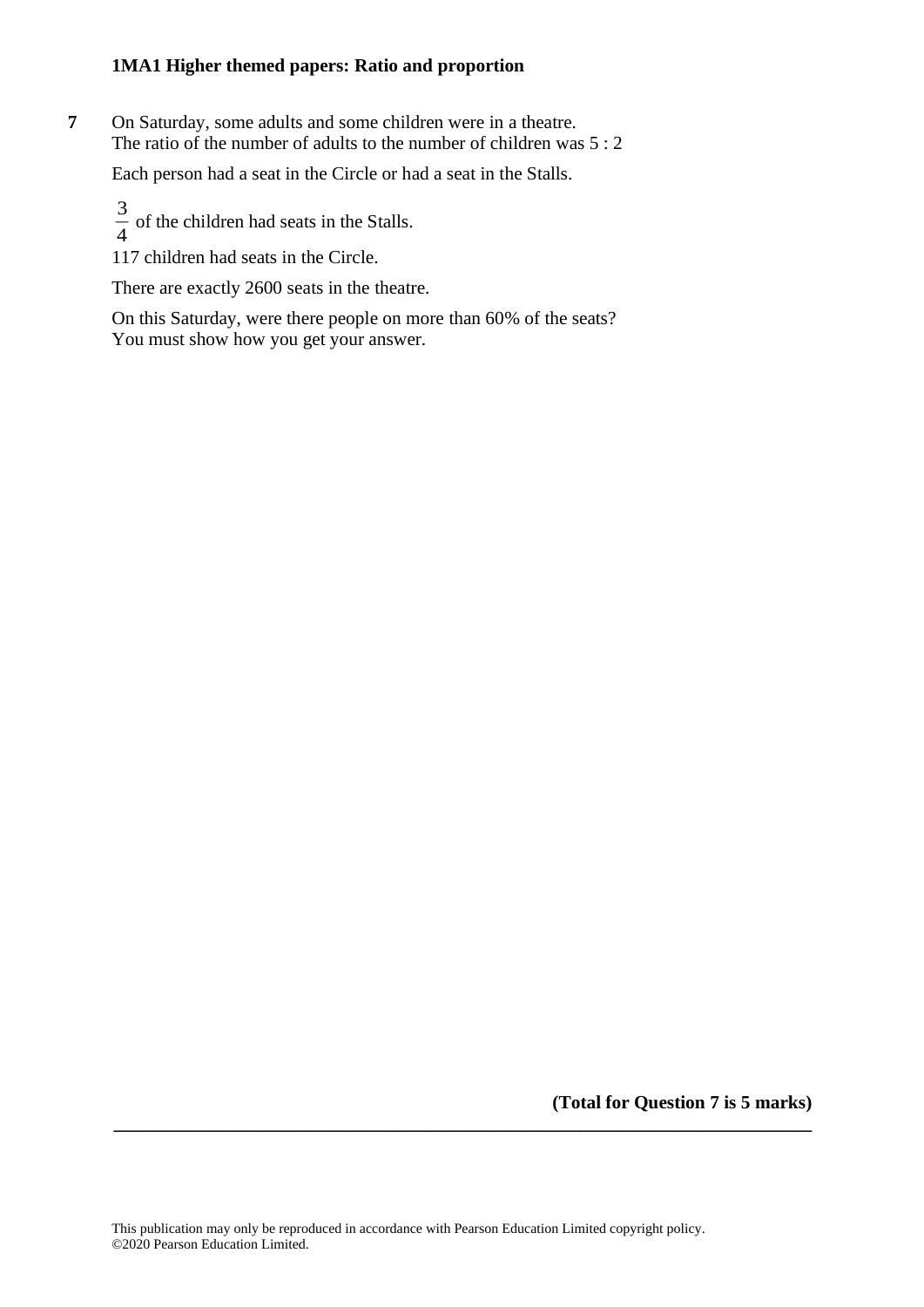

**8** A shop sells packs of black pens, packs of red pens and packs of green pens.

There are

2 pens in each pack of black pens 5 pens in each pack of red pens 6 pens in each pack of green pens

On Monday,

| number of packs    | number of packs  | number of packs    | $= 7:3:4$ |
|--------------------|------------------|--------------------|-----------|
| of black pens sold | of red pens sold | of green pens sold |           |

A total of 212 pens were sold.

Work out the number of green pens sold.

.......................................................

**(Total for Question 8 is 4 marks) \_\_\_\_\_\_\_\_\_\_\_\_\_\_\_\_\_\_\_\_\_\_\_\_\_\_\_\_\_\_\_\_\_\_\_\_\_\_\_\_\_\_\_\_\_\_\_\_\_\_\_\_\_\_\_\_\_\_\_\_\_\_\_\_\_\_\_\_\_\_\_\_\_\_\_**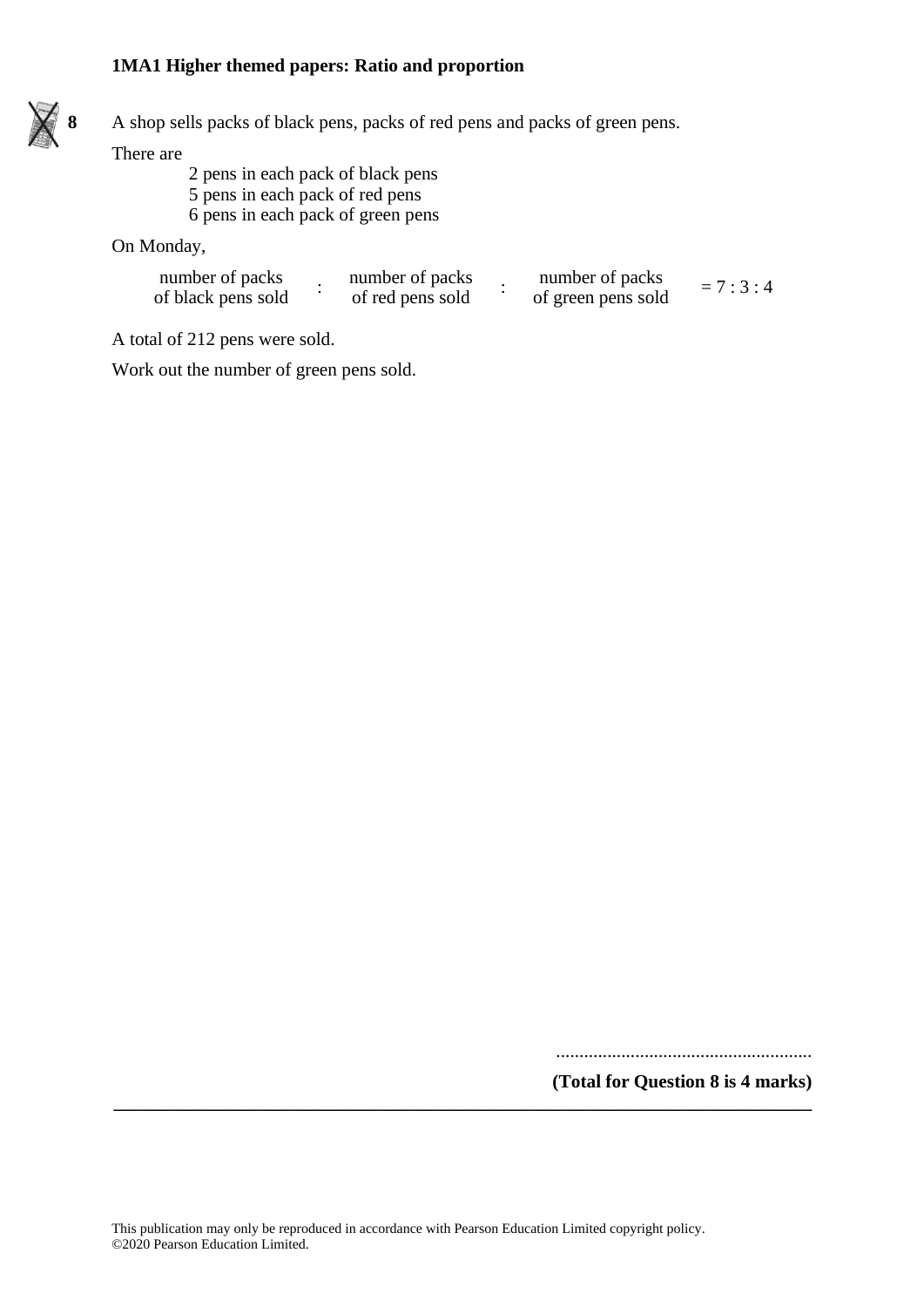**9** Robert makes 50 litres of green paint by mixing litres of yellow paint and litres of blue paint in the ratio 2 : 3

Yellow paint is sold in 5 litre tins. Each tin of yellow paint costs £26

Blue paint is sold in 10 litre tins. Each tin of blue paint costs £48

Robert sells all the green paint he makes in 10 litre tins. He sells each tin of green paint for £66.96

Work out Robert's percentage profit on each tin of green paint he sells.

.......................................................%

**(Total for Question 9 is 5 marks)**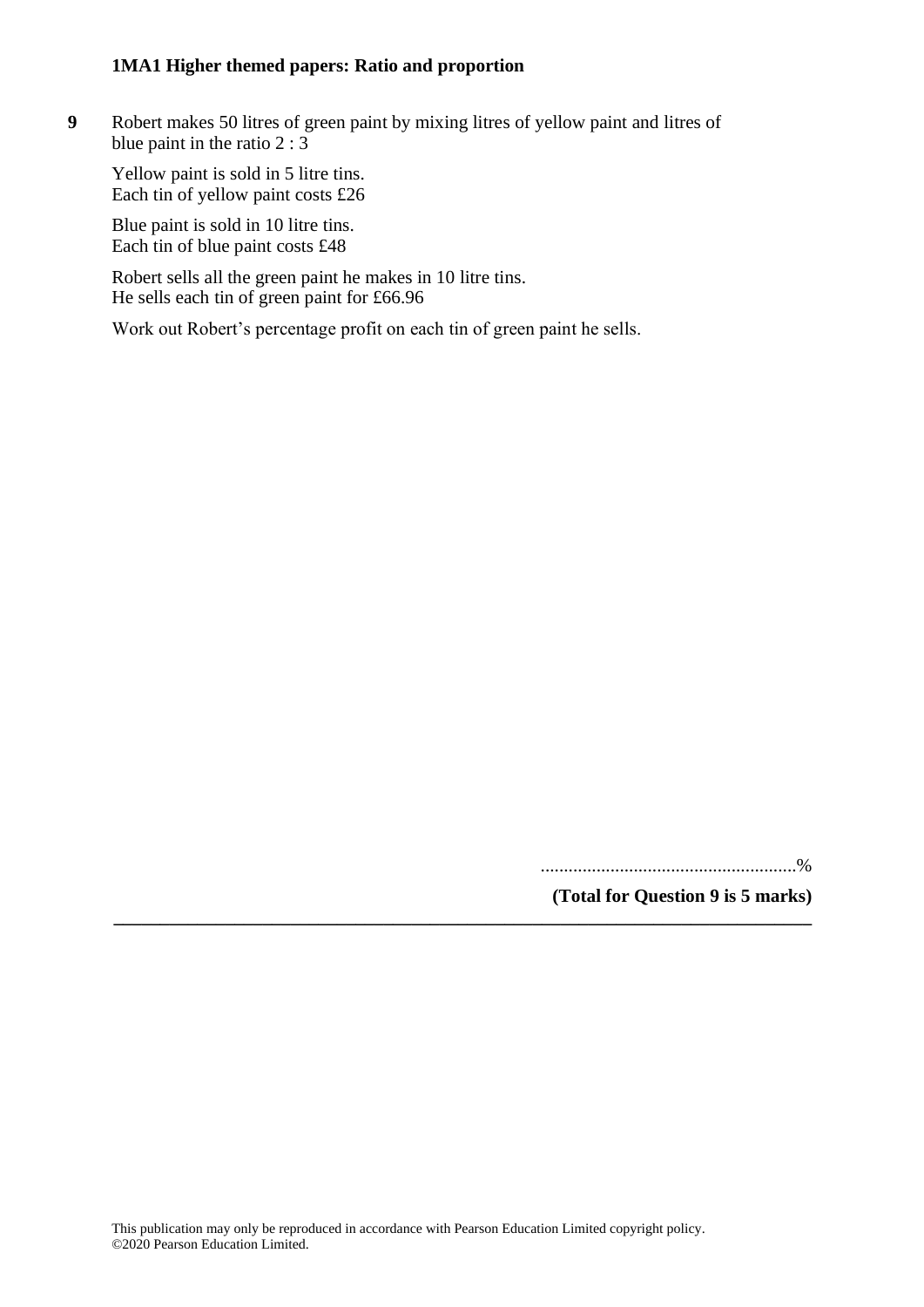

**10** Kiaria is 7 years older than Jay. Martha is twice as old as Kiaria. The sum of their three ages is 77

Find the ratio of Jay's age to Kiaria's age to Martha's age.

.......................................................

**(Total for Question 10 is 4 marks) \_\_\_\_\_\_\_\_\_\_\_\_\_\_\_\_\_\_\_\_\_\_\_\_\_\_\_\_\_\_\_\_\_\_\_\_\_\_\_\_\_\_\_\_\_\_\_\_\_\_\_\_\_\_\_\_\_\_\_\_\_\_\_\_\_\_\_\_\_\_\_\_\_\_\_**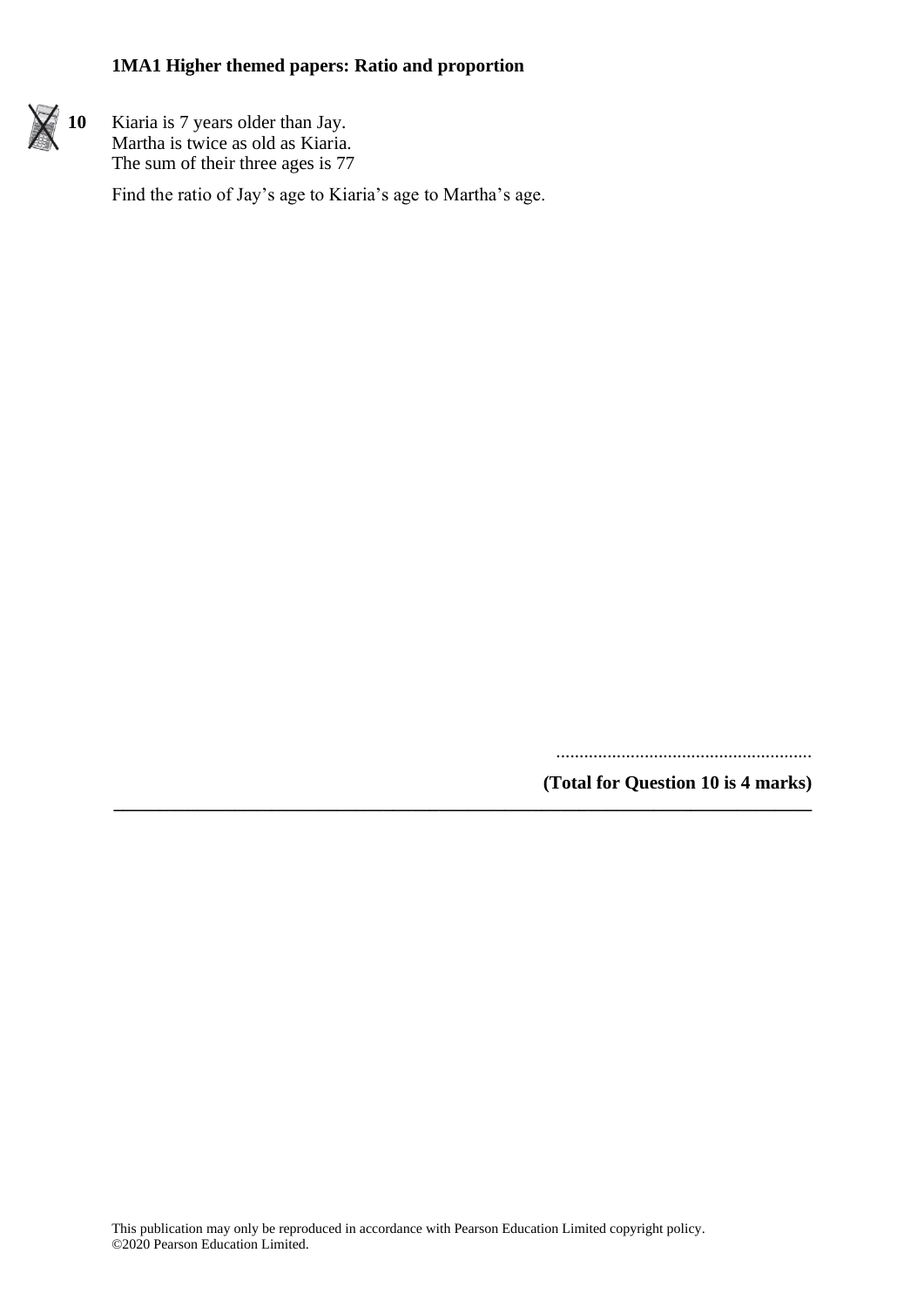**11** Liquid A and liquid B are mixed together in the ratio 2 : 13 by volume to make liquid C.

Liquid A has density  $1.21$  g/cm<sup>3</sup> Liquid B has density  $1.02$  g/cm<sup>3</sup>

A cylindrical container is filled completely with liquid C. The cylinder has radius 3 cm and height 25 cm.

Work out the mass of the liquid in the container. Give your answer correct to 3 significant figures. You must show all your working.

.......................................................g

**(Total for Question 11 is 4 marks)**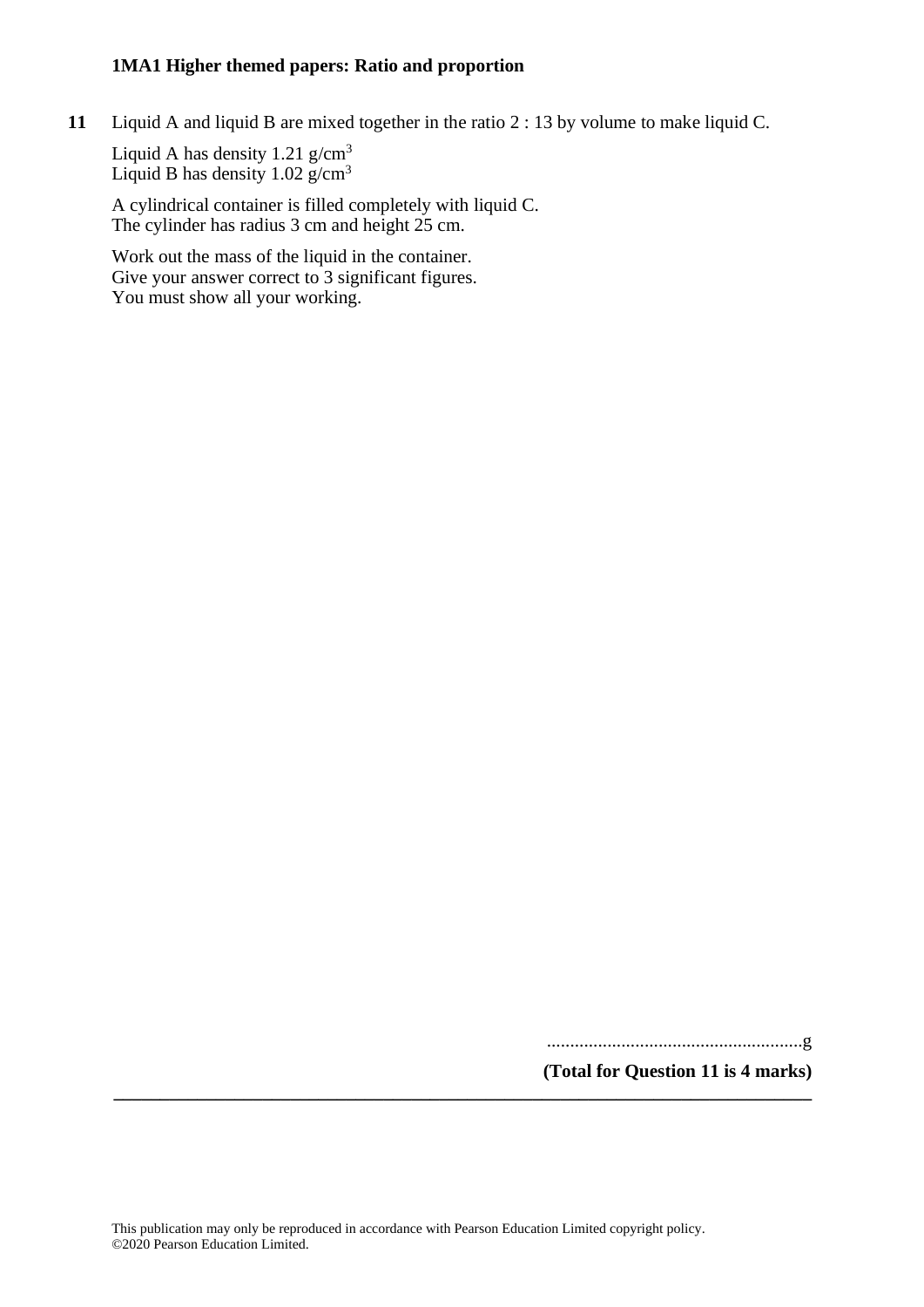

$$
x^2:(3x+5)=1:2
$$

find the possible values of *x*.

.................................................................................

**(Total for Question 12 is 4 marks) \_\_\_\_\_\_\_\_\_\_\_\_\_\_\_\_\_\_\_\_\_\_\_\_\_\_\_\_\_\_\_\_\_\_\_\_\_\_\_\_\_\_\_\_\_\_\_\_\_\_\_\_\_\_\_\_\_\_\_\_\_\_\_\_\_\_\_\_\_\_\_\_\_\_\_**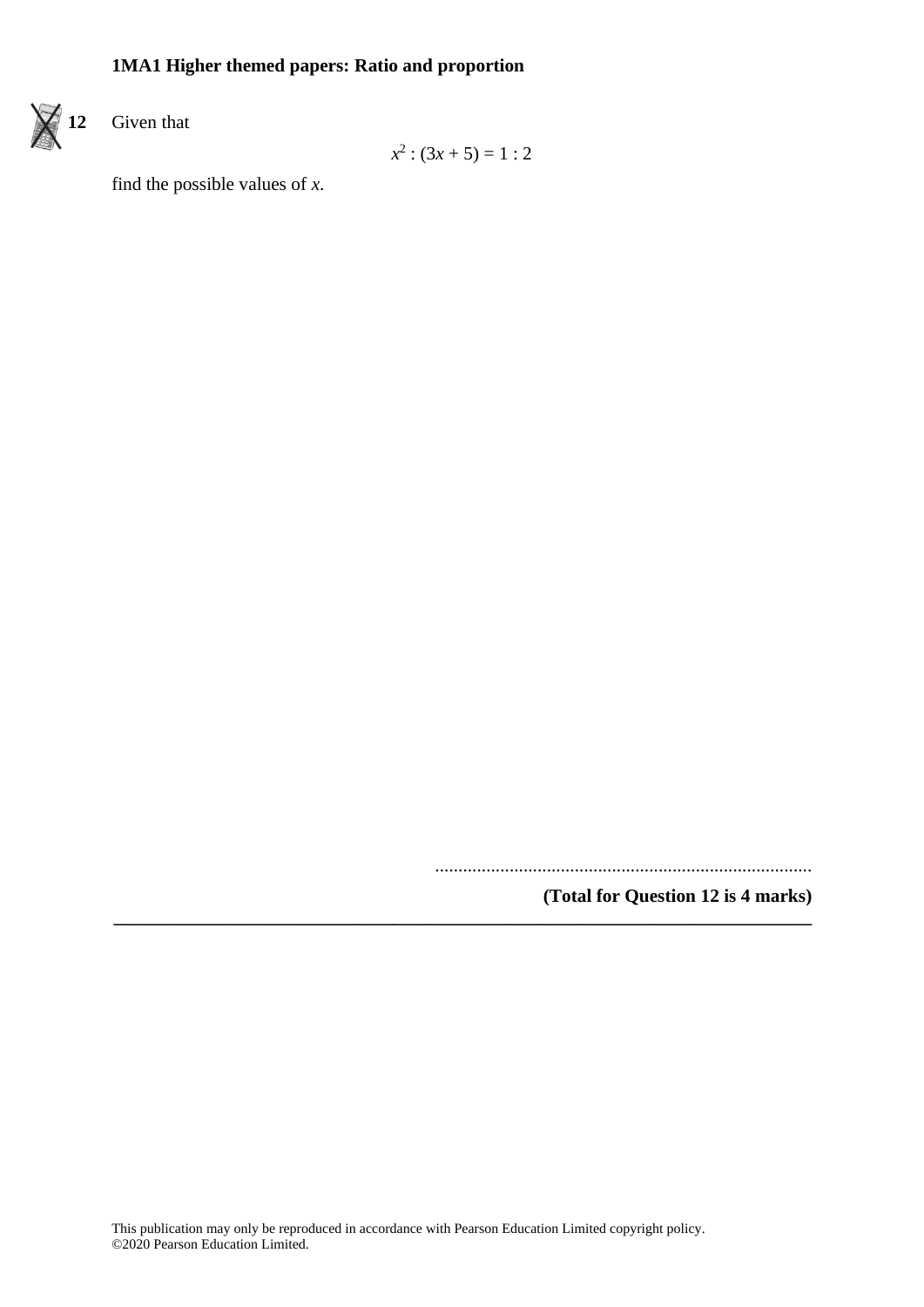

The ratio of the number of white circles to the number of white squares is 4:5

The ratio of the number of black circles to the number of black squares is 2:5 Work out what fraction of all the shapes are circles.

.......................................................

**(Total for Question 13 is 4 marks)**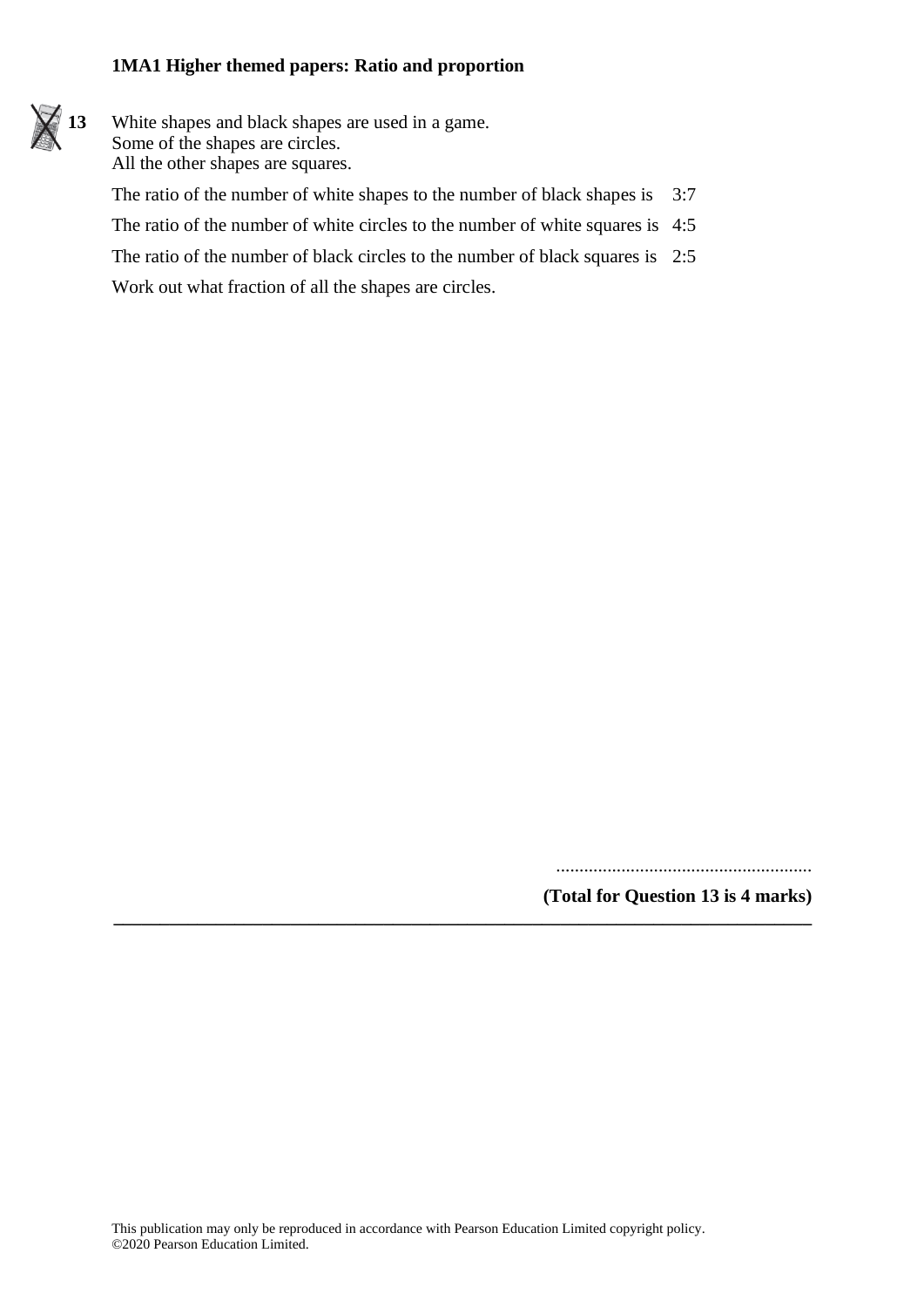**14** The points *A*, *B*, *C* and *D* lie in order on a straight line.

$$
AB : BD = 1:5
$$
  
AC : CD = 7:11

Work out *AB* : *BC* : *CD*

........................... : ........................... : ...........................

**(Total for Question 14 is 3 marks) \_\_\_\_\_\_\_\_\_\_\_\_\_\_\_\_\_\_\_\_\_\_\_\_\_\_\_\_\_\_\_\_\_\_\_\_\_\_\_\_\_\_\_\_\_\_\_\_\_\_\_\_\_\_\_\_\_\_\_\_\_\_\_\_\_\_\_\_\_\_\_\_\_\_\_**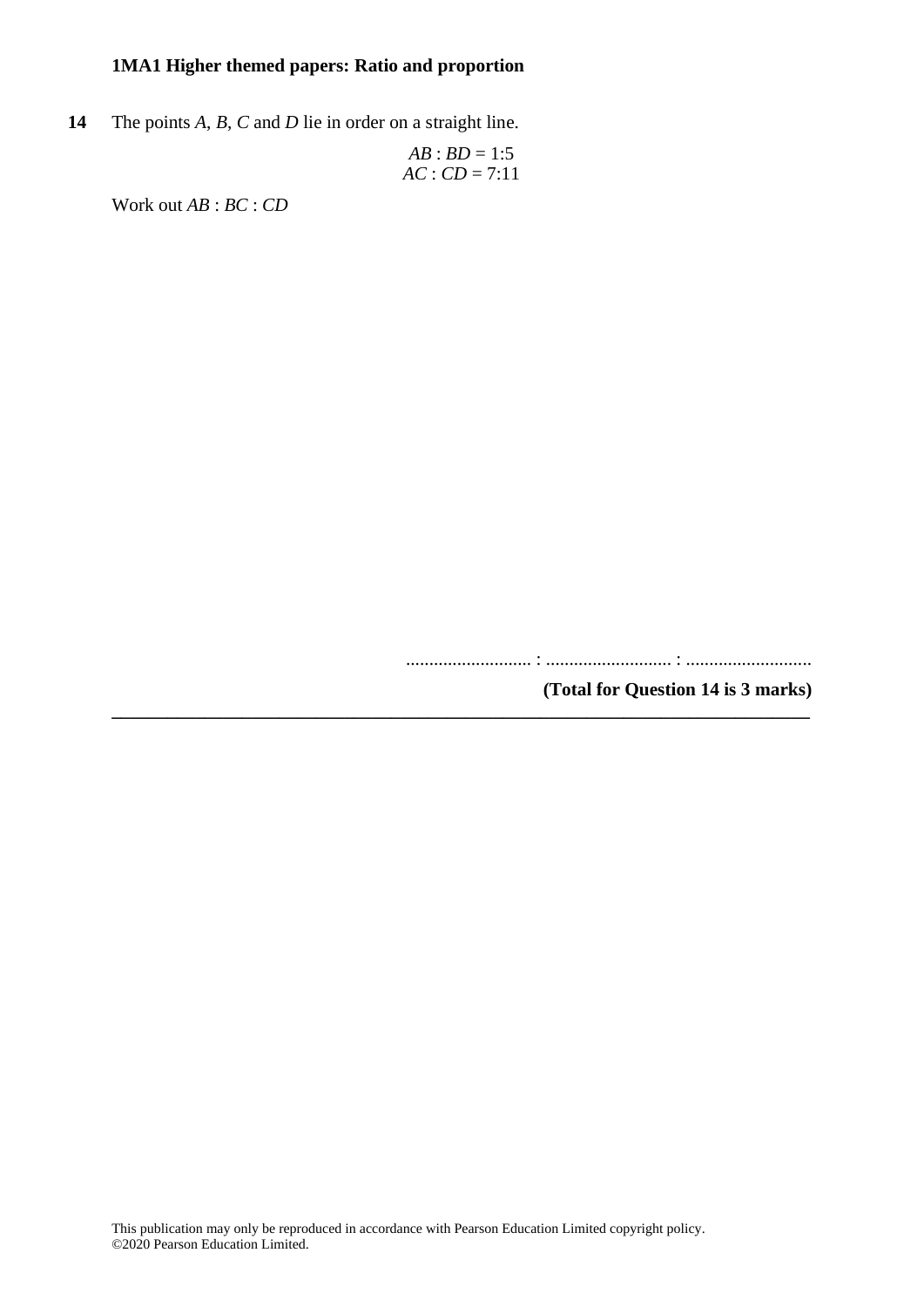

| minutes<br>(2)                                                            |
|---------------------------------------------------------------------------|
| (b) State one assumption you made in working out your answer to part (a). |
|                                                                           |
| $\bf(1)$                                                                  |
| (Total for Question 15 is 3 marks)                                        |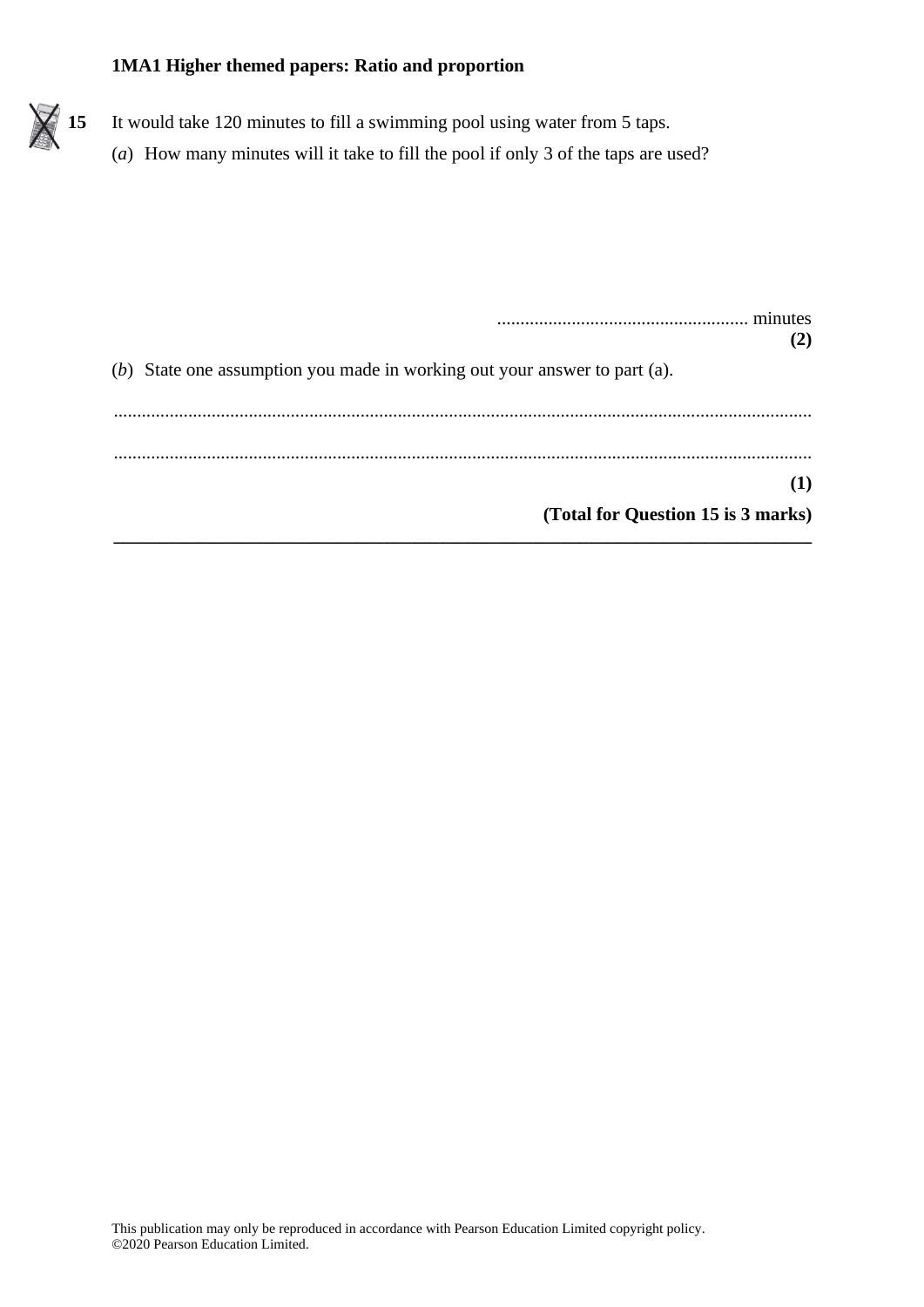**16** There are some small cubes and some large cubes in a bag. The cubes are red or the cubes are yellow. The ratio of the number of small cubes to the number of large cubes is 4 : 7 The ratio of the number of red cubes to the number of yellow cubes is 3 : 5 (*a*) Explain why the least possible number of cubes in the bag is 88 ...................................................................................................................................................... ...................................................................................................................................................... ...................................................................................................................................................... **(1)**

All the small cubes are yellow.

(*b*) Work out the least possible number of large yellow cubes in the bag.

.......................................................

**(3) (Total for Question 16 is 4 marks) \_\_\_\_\_\_\_\_\_\_\_\_\_\_\_\_\_\_\_\_\_\_\_\_\_\_\_\_\_\_\_\_\_\_\_\_\_\_\_\_\_\_\_\_\_\_\_\_\_\_\_\_\_\_\_\_\_\_\_\_\_\_\_\_\_\_\_\_\_\_\_\_\_\_\_**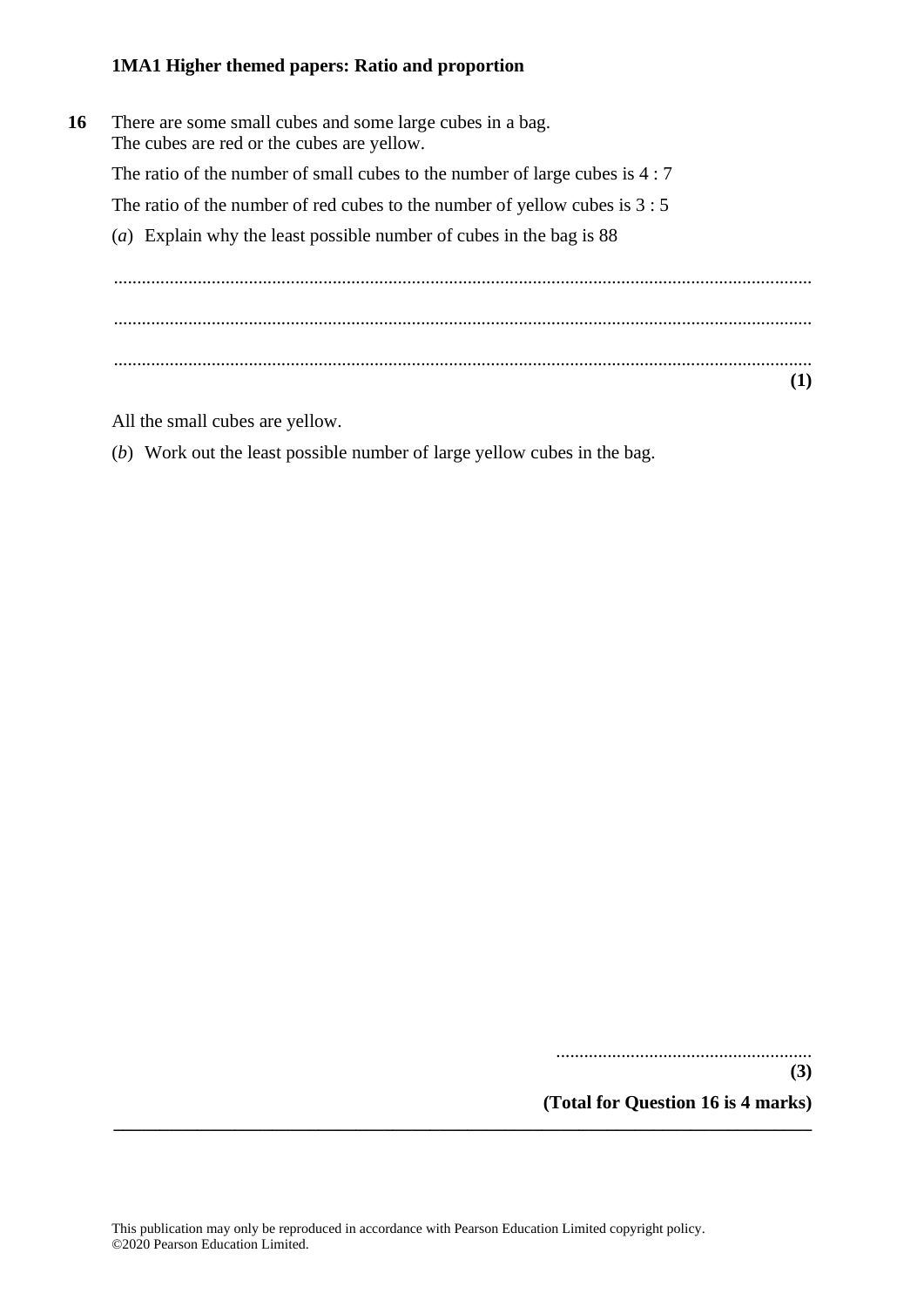#### **17** A group of people went to a restaurant.

Each person chose one starter and one main course.

| starter | main course |
|---------|-------------|
| soup    | lasagne     |
| prawns  | curry       |

the number of people who chose soup : the number of people who chose prawns  $= 2 : 3$ 

Of those who chose soup,

the number of people who chose lasagne : the number of people who chose curry  $= 5 : 3$ 

Of those who chose prawns,

the number of people who chose lasagne : the number of people who chose curry  $= 1:5$ 

What fraction of the people chose curry?

You must show how you get your answer.

.......................................................

**(Total for Question 17 is 4 marks) \_\_\_\_\_\_\_\_\_\_\_\_\_\_\_\_\_\_\_\_\_\_\_\_\_\_\_\_\_\_\_\_\_\_\_\_\_\_\_\_\_\_\_\_\_\_\_\_\_\_\_\_\_\_\_\_\_\_\_\_\_\_\_\_\_\_\_\_\_\_\_\_\_\_\_**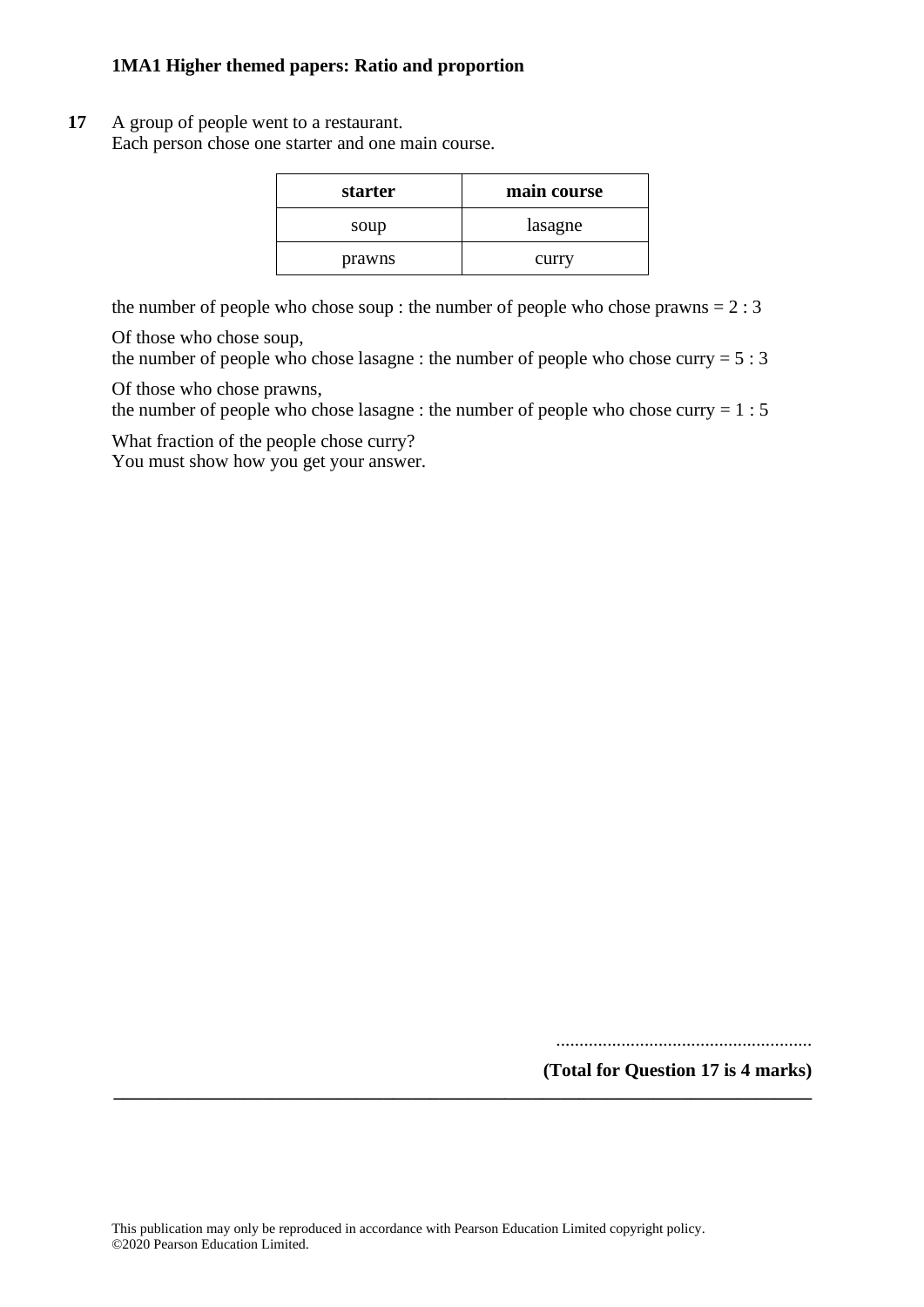**18** There are only blue pens, green pens and red pens in a box.

The ratio of the number of blue pens to the number of green pens is 2 : 5 The ratio of the number of green pens to the number of red pens is  $4:1$ 

**\_\_\_\_\_\_\_\_\_\_\_\_\_\_\_\_\_\_\_\_\_\_\_\_\_\_\_\_\_\_\_\_\_\_\_\_\_\_\_\_\_\_\_\_\_\_\_\_\_\_\_\_\_\_\_\_\_\_\_\_\_\_\_\_\_\_\_\_\_\_\_\_\_\_\_**

There are less than 100 pens in the box.

What is the greatest possible number of red pens in the box?

.......................................................

**(Total for Question 18 is 3 marks)**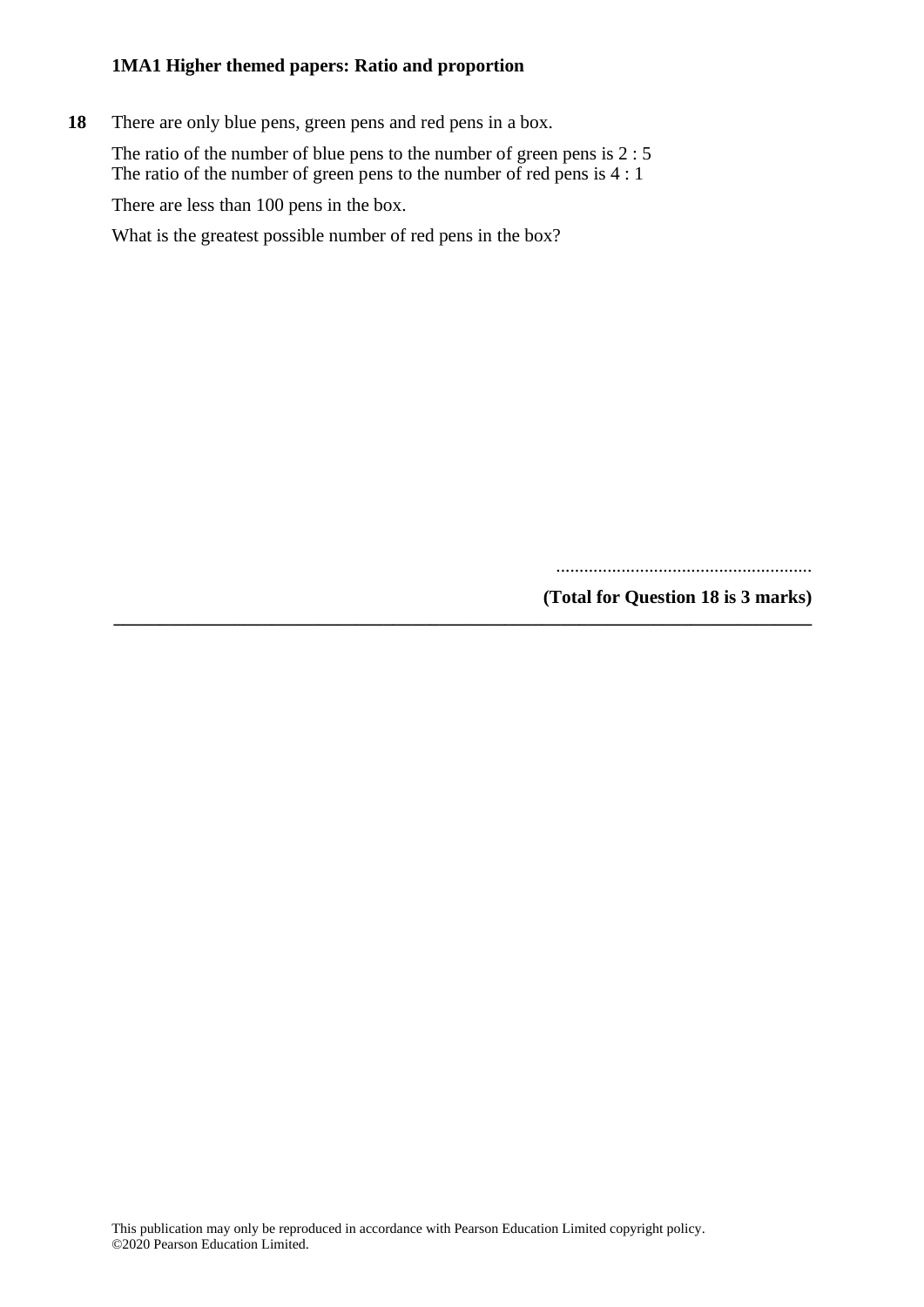**19** *p* and *q* are two numbers such that  $p > q$ 

When you subtract 5 from *p* and subtract 5 from *q* the answers are in the ratio 5 : 1 When you add 20 to  $p$  and add 20 to  $q$  the answers are in the ratio 5 : 2

Find the ratio *p* : *q* Give your answer in its simplest form.

..............................................................

**(Total for Question 19 is 5 marks) \_\_\_\_\_\_\_\_\_\_\_\_\_\_\_\_\_\_\_\_\_\_\_\_\_\_\_\_\_\_\_\_\_\_\_\_\_\_\_\_\_\_\_\_\_\_\_\_\_\_\_\_\_\_\_\_\_\_\_\_\_\_\_\_\_\_\_\_\_\_\_\_\_\_\_**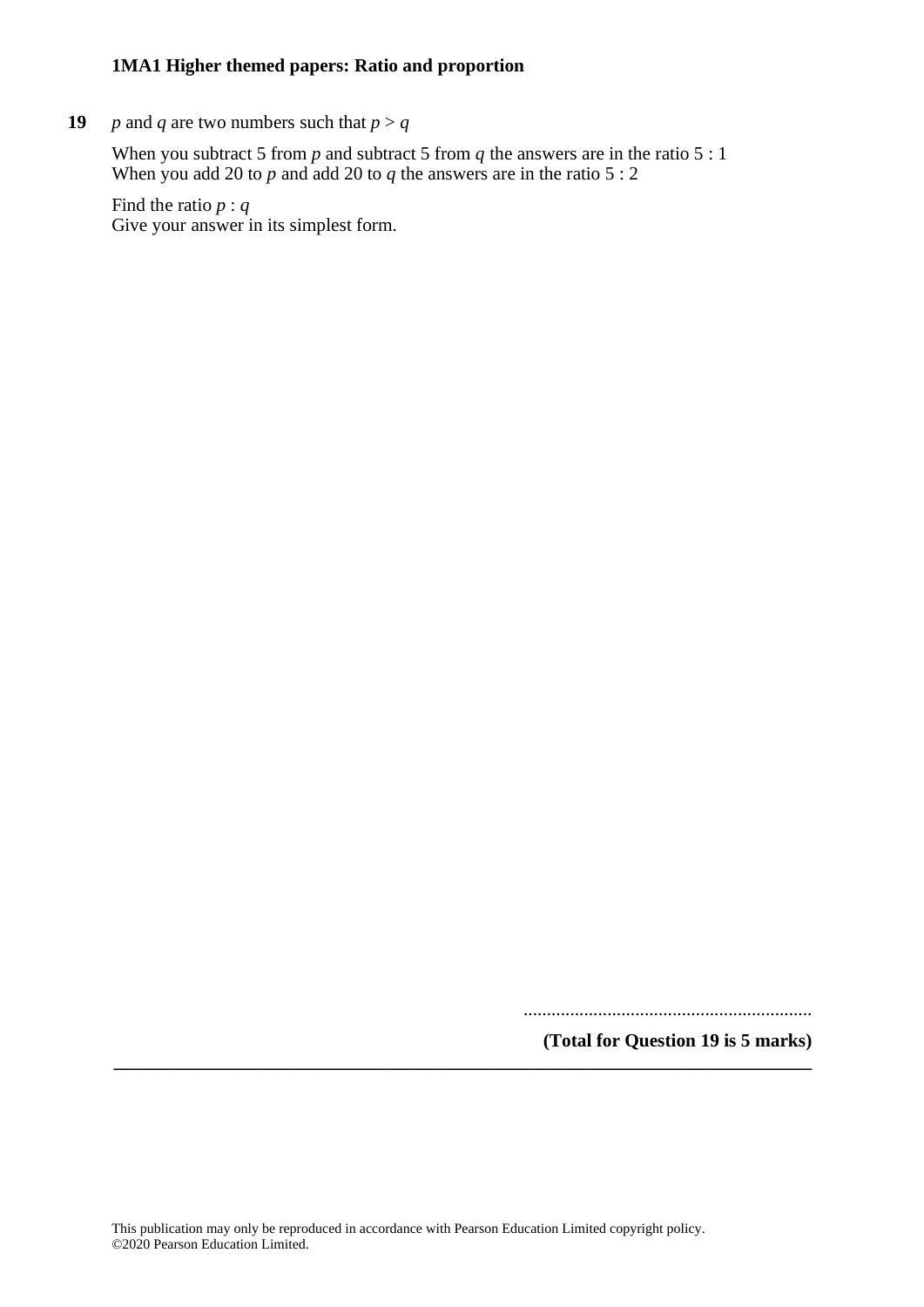**20** The ratio  $(y + x)$ :  $(y - x)$  is equivalent to  $k: 1$ 

Show that  $y = \frac{x(k+1)}{1+x}$ *k* -1

**(Total for Question 20 is 3 marks)**

**21** Given that  $a : b = 8 : 5$  and  $b : c = 3 : 4$ 

**\_\_\_\_\_\_\_\_\_\_\_\_\_\_\_\_\_\_\_\_\_\_\_\_\_\_\_\_\_\_\_\_\_\_\_\_\_\_\_\_\_\_\_\_\_\_\_\_\_\_\_\_\_\_\_\_\_\_\_\_\_\_\_\_\_\_\_\_\_\_\_\_\_\_\_**

find the ratio *a* : *b* : *c*

Give your answer in its simplest form.

.......................................................

**(Total for Question 21 is 3 marks)**

**22** The densities of three metal alloys, A, B and C, are in the ratio

This publication may only be reproduced in accordance with Pearson Education Limited copyright policy. ©2020 Pearson Education Limited.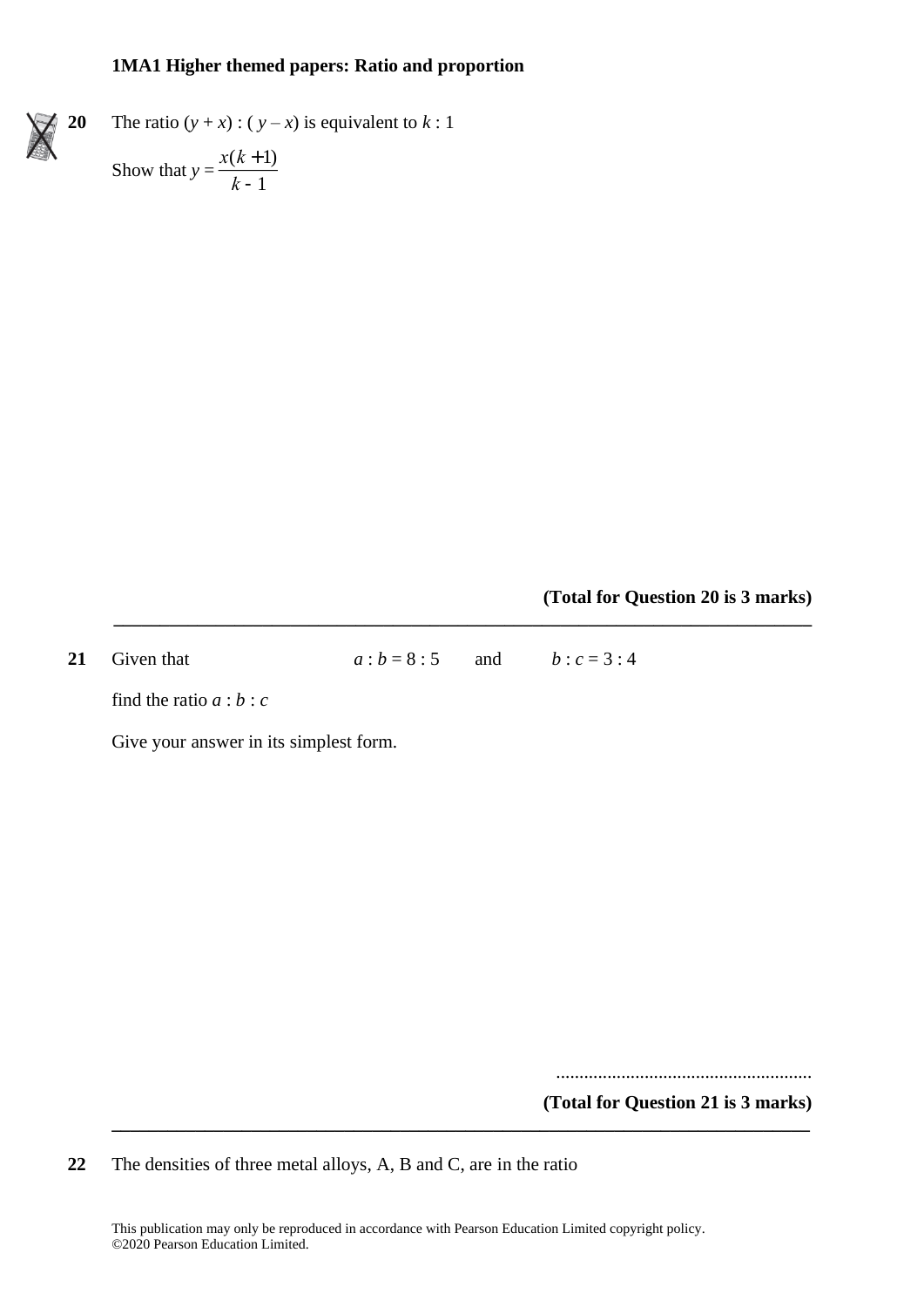13 : 15 : 21

 $1 \text{ m}^3$  of alloy B has a mass of 8600 kg.

Work out the difference between the mass of 5  $\text{m}^3$  of alloy A and 3  $\text{m}^3$  of alloy C. Give your answer correct to 3 significant figures.

....................................................... kg

**(Total for Question 22 is 5 marks) \_\_\_\_\_\_\_\_\_\_\_\_\_\_\_\_\_\_\_\_\_\_\_\_\_\_\_\_\_\_\_\_\_\_\_\_\_\_\_\_\_\_\_\_\_\_\_\_\_\_\_\_\_\_\_\_\_\_\_\_\_\_\_\_\_\_\_\_\_\_\_\_\_\_\_**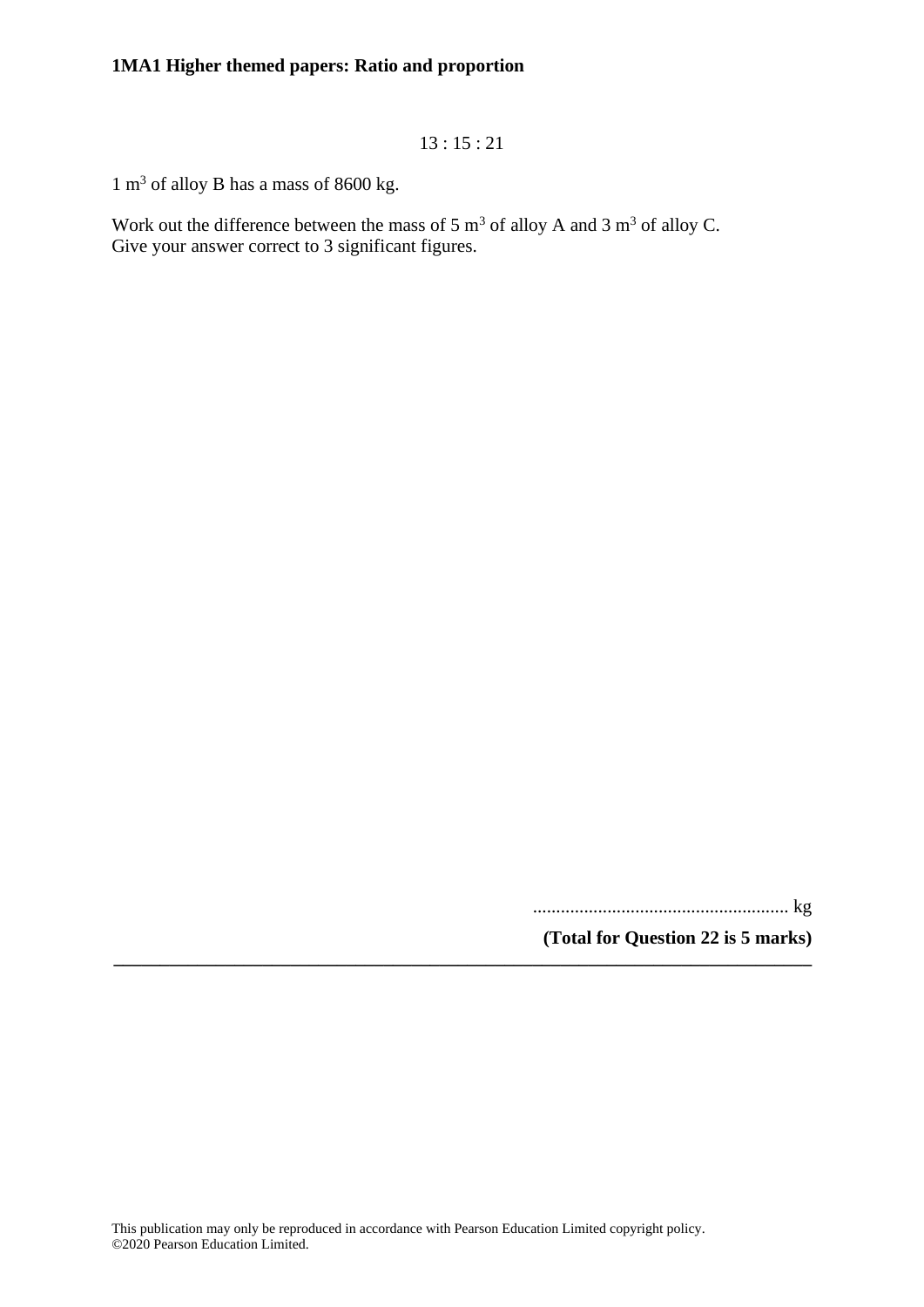**23**  $a = \sqrt{7} + \sqrt{c}$  and  $b = \sqrt{63} + \sqrt{d}$ , where *c* and *d* are positive integers.

Given that  $c : d = 1 : 9$ 

find, in its simplest form, the ratio *a* : *b*

.......................................................

**(Total for Question 23 is 3 marks) \_\_\_\_\_\_\_\_\_\_\_\_\_\_\_\_\_\_\_\_\_\_\_\_\_\_\_\_\_\_\_\_\_\_\_\_\_\_\_\_\_\_\_\_\_\_\_\_\_\_\_\_\_\_\_\_\_\_\_\_\_\_\_\_\_\_\_\_\_\_\_\_\_\_\_**